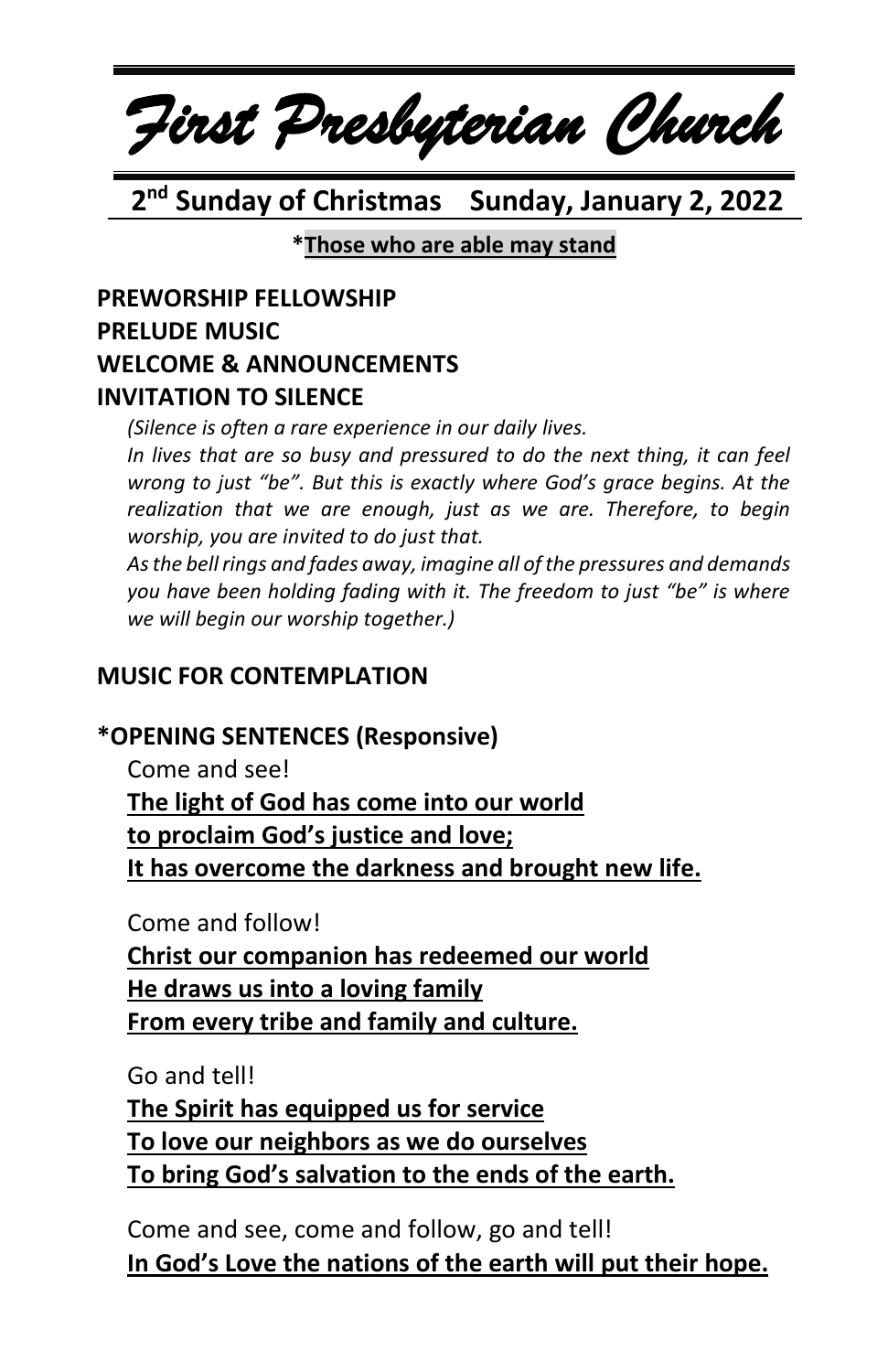**\*GATHERING HYMN #749...................***"Come! Live in the Light"* 

#### **KYRIE**

*(Please join us in the "Kyrie", an ancient song that mirrors the words people used to cry out to Jesus for healing in the scriptures. In Greek they mean, "Lord, have mercy". The church has sung these words for thousands of years as prayer and to prepare our hearts for confession.)*

*Kyrie Eleison (Lord have mercy) Kyrie Eleison Christe Eleison (Christ have mercy) Christe Eleison Kyrie Eleison (Lord have mercy) Kyrie Eleison*

I imagine that for the Magi following a mysterious star was not easy.

Friends, we are not alwaysthe best versions of ourselves when we are faced with uncertainty or changing plans. Facing the unknown pulls on every ounce of our anxiety and fear. It rings all our stress alarms and can erode our patience, calm, and sense of perspective.

Fortunately for us, we worship a God who is gracious beyond imagination. So let us pray together now, knowing that even in our worst moments, we are held by God.

#### **CONFESSION OF NEED (Responsive)**

#### **God of changed plans,**

**The Magi heard in a dream that they were to take a new way home—a different path, an untraveled road. And to our amazement, they did just that. The Magi packed their bags and went home by another way.**

**We wish that change could be easy for us, but more often than not, when whispers of change come, we tend to clench our fists and hold on tighter.**

**We resist change that might be holy.**

**We ignore that there is more than one road home.** 

**We fail to hear your invitation.**

**So we confess that we need you to guide our steps to unfamiliar places.**

**Gratefully we pray, amen.**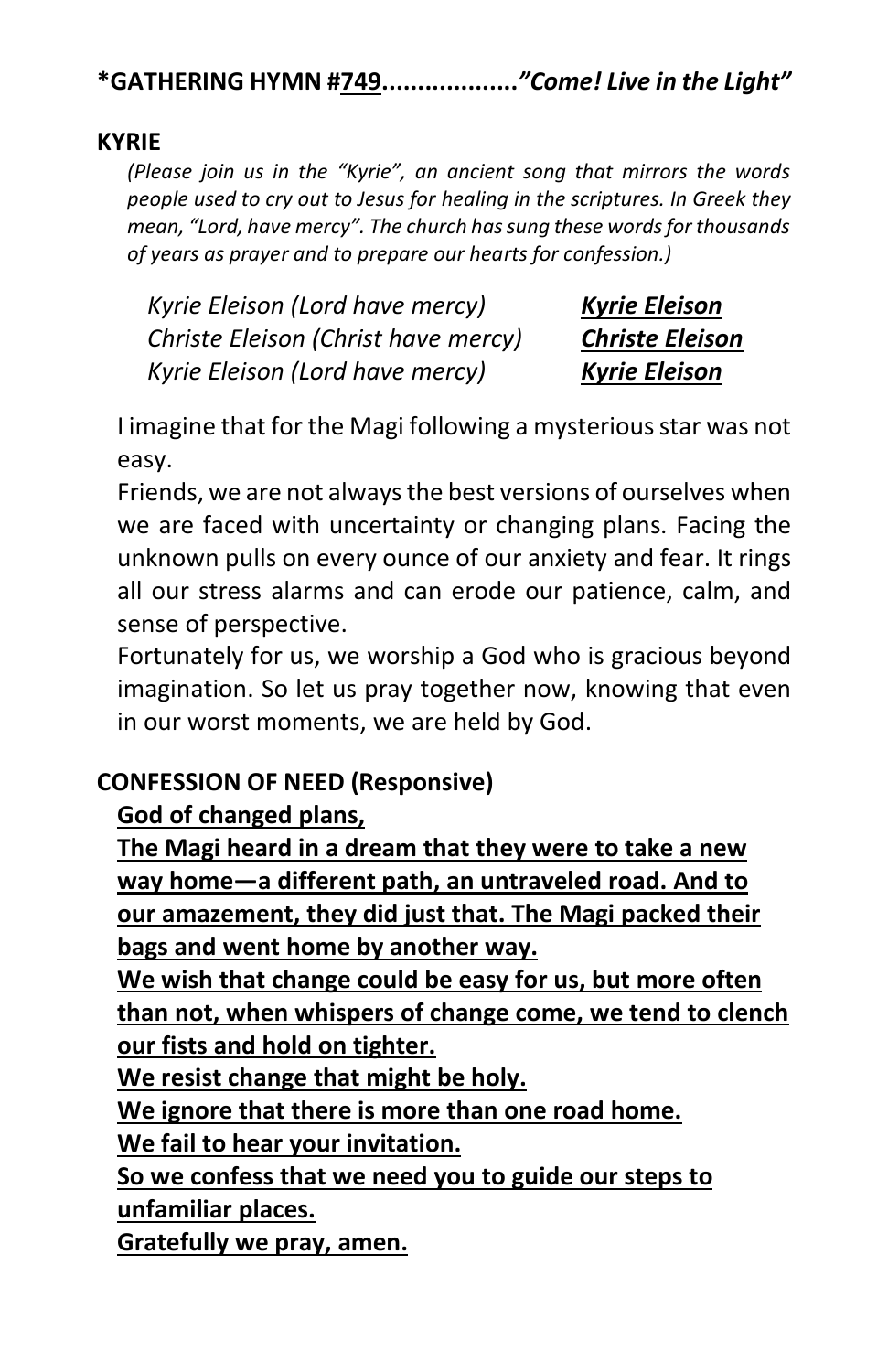#### **KYRIE**

*Kyrie Eleison (Lord have mercy) Kyrie Eleison Christe Eleison (Christ have mercy) Christe Eleison Kyrie Eleison (Lord have mercy) Kyrie Eleison*

#### **SILENCE FOR CONFESSION AND RESTING IN GOD'S GRACE**

#### **DECLARATION OF GRACE (Responsive)**

No matter which roads we take in this one wild and precious life, God walks with us. God never leaves our side. When the road changes and we find ourselves on a new path home, God is always there.

So hear and believe this good news:

**No matter where we go, no matter what we do, we are claimed, loved, and held by God. Thanks be to God for a love like that.**

**\*RESPONSE HYMN #175** *...................................."Seek Ye First"*

#### **\*SHARING THE PEACE OF CHRIST**

The Peace of Christ be with you! **And Also, with you!** Let us share a sign of God's peace with one another.

#### **PRAYER FOR ILLUMINATION (Unison)**

**Holy God, You speak to us in Scripture and in prayers, in sunrises and sunsets, in friends and in strangers, in dreams and in songs. You are speaking all the time, and how often do we miss it? Still our minds so that we can listen with a depth that we have not heard before. Still our hearts so that we can receive with open arms what it is you are offering us today. We know you are speaking, so we are listening. Gratefully we pray, amen.**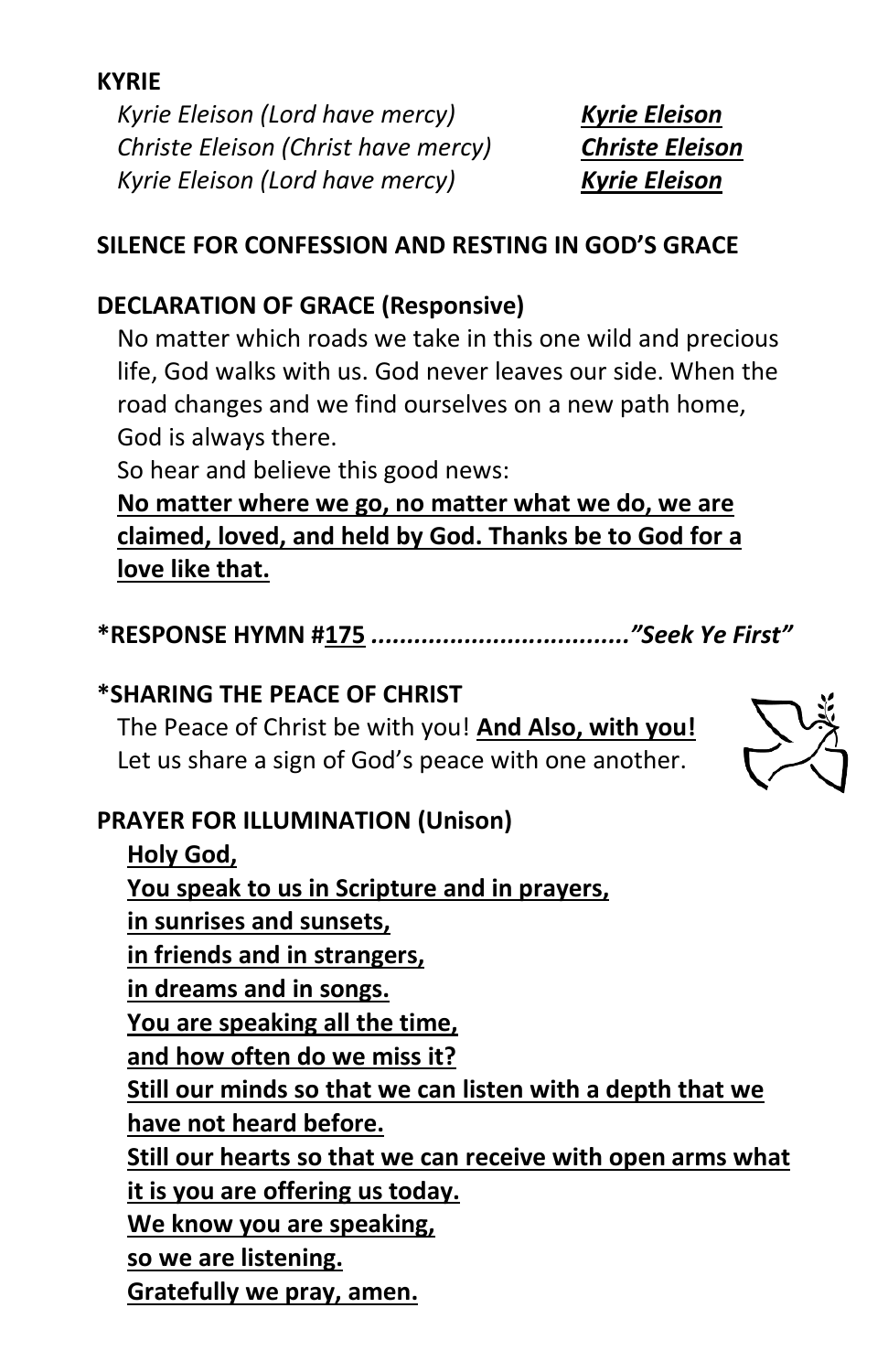#### **SCRIPTURE**

**FIRST READING ..............................Jeremiah 31:7-14 (pg 816)** *Leader: The Word of the Lord.* **People: Thanks be to God!**

**SECOND READING...................................John 1:10-18 (pg 94)** *Leader: The Word of the Lord.* **People: Praise to You, O Christ**

**SERMON** *Rev. Greg Isaacson*

#### **SILENCE FOR REFLECTION**

**\*HYMN OF THE DAY #526............***Let Us Talents and Tongues"*

#### **PRAYERS OF THE PEOPLE**

Lord in your Mercy. **Hear our Prayer.**

God,

like the Israelites in the wilderness, we too have known Your love, and experienced Your care and provision. You invite us to extend that love to the world around us to care for others as deeply as we care for ourselves. And so, we bring the needs of our world before You now. In Your mercy, **hear our prayer.**

We pray for the many who do not have enough: enough food to eat, or shelter to keep warm. enough employment, or money to pay their bills. enough medicine or medical care. Lord, in Your mercy, **hear our prayer.**

We also pray for those who have more than enough, but who still struggle to find meaning and purpose in life, who indulge in dangerous or self-serving activities to dull their pain or loneliness. Lord, in Your mercy, **hear our prayer.**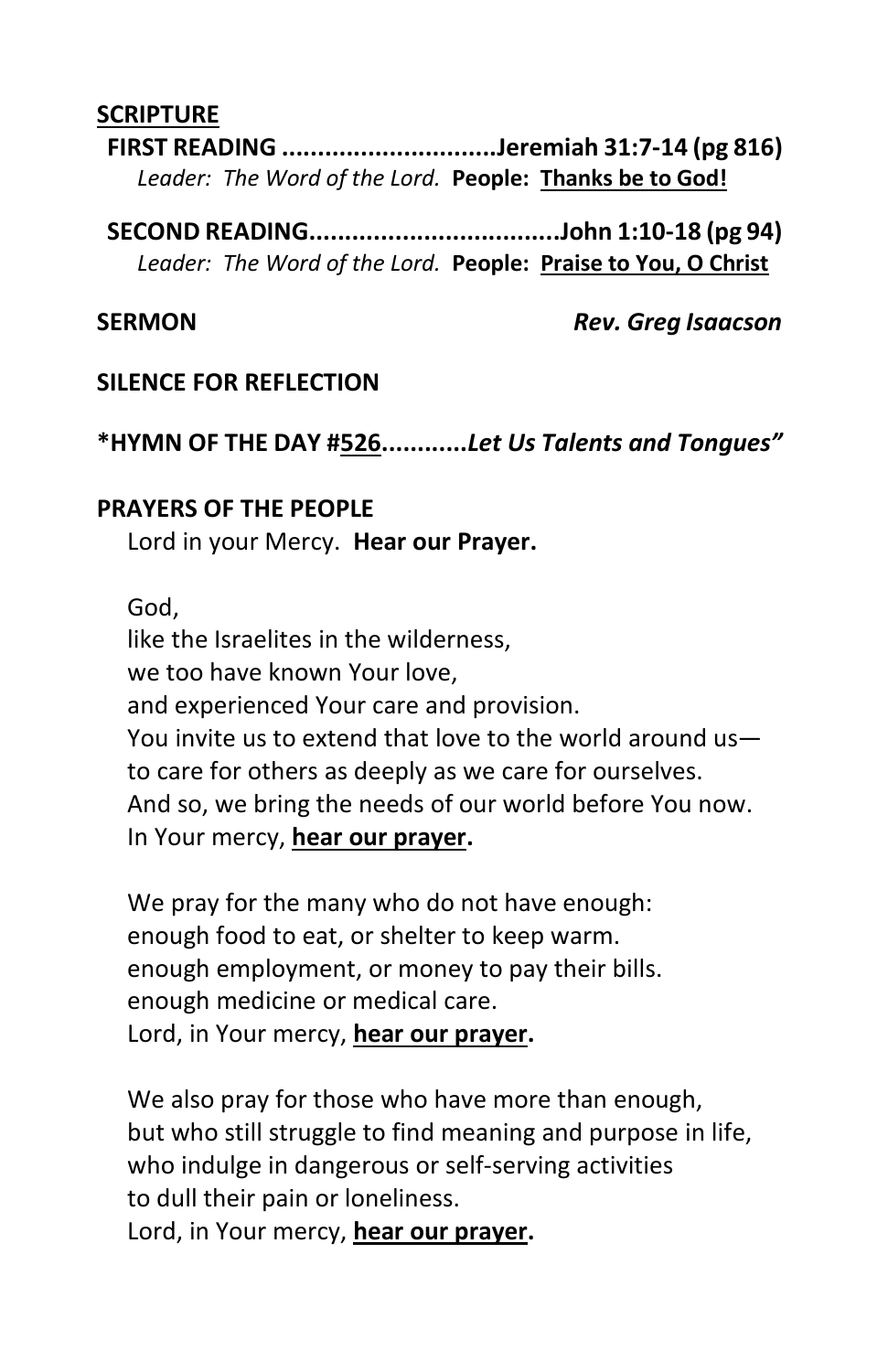God, Your grace reaches out to all of us. You call us to live as citizens of heaven, working together with one heart and mind. Strengthen us to live in a manner worthy of the Good News we have received, offering our lives in service of Your kingdom, where the last are first, and the first are last, and there is grace enough for all. Lord, in Your mercy, **hear our prayer.**

In the name of Jesus Christ, our Savior and Lord, **Amen.**

### **THE LORD'S PRAYER (forgive us our "sins")**

#### **INVITATION**

This table of bread and drink is now ready.

It is Christ's table and connection with Him and all who love Him.

It is the table of sharing with the poor of the world, with whom Jesus identified himself.

It is the table of communion with the earth, in which Christ became incarnate.

It is the table of reconciliation for friend and enemy, God and humanity and everything in between.

So, come to this table, you who have much faith and you who would like to have more;

You who have been here often and you who have not been for a long time;

You who have tried to follow Jesus, and you who have failed; Come.

It is Christ who invites us and makes way for us here.

#### **PRAYER OF THANKSGIVING**

Lord be with you

**And also with you**

Lift up your hearts

**We lift them up to the Lord**

We lift them up to the Lord our God **It is right to give our thanks and praise**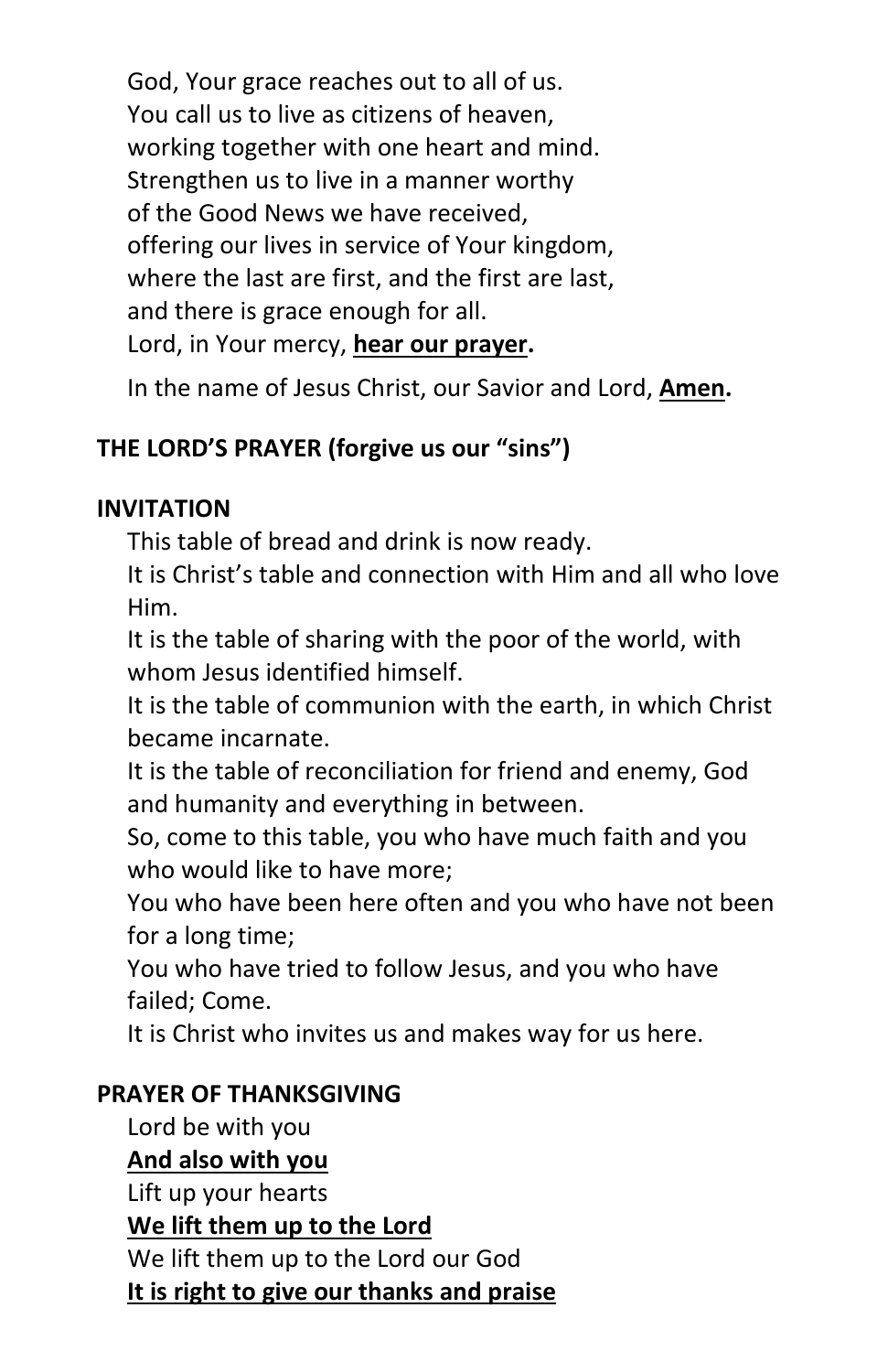Loving God, through your goodness we have this bread and drink to offer and receive, which has come from the earth and human hands have made. May we know your presence in the sharing, so that we may know your touch and presence in all things. We celebrate the life that Jesus gave for our salvation, proved by his resurrection and shares among his community through the centuries and with us now. Made one in Christ and one with each other, we offer these gifts and with them ourselves, a single, living act of praise. **Amen**.

#### **WORDS OF INSTITUTION**

The Lord Jesus on the night when he was betrayed took bread, and when he had given thanks, he broke it, and said, "This is my body which is for you. Do this in remembrance of me."

In the same way also he took the cup, after supper, saying, "This cup is the new covenant in my blood. Do this, as often as you drink it, in remembrance of me." For as often as you eat this bread and drink the cup, you proclaim the Lord's death and resurrection until he comes again.

#### **COMMUNION OF THE PEOPLE**

#### **PRAYER AFTER COMMUNION**

Lord, you have given us your one Bread and the one Cup and made us one with Christ. Help us to bring your salvation and joy to all the world. We ask this through Christ our Lord. **Amen**

#### **\*BLESSING AND CHARGE (Responsive)**

Beloved children of God receive the gift of the Holy Spirit, the grace of Jesus Christ, and the blessing of the Lord forever. **Alleluia! Amen.**

**\*CLOSING HYMN #136................"***Go, Tell It on the Mountain"*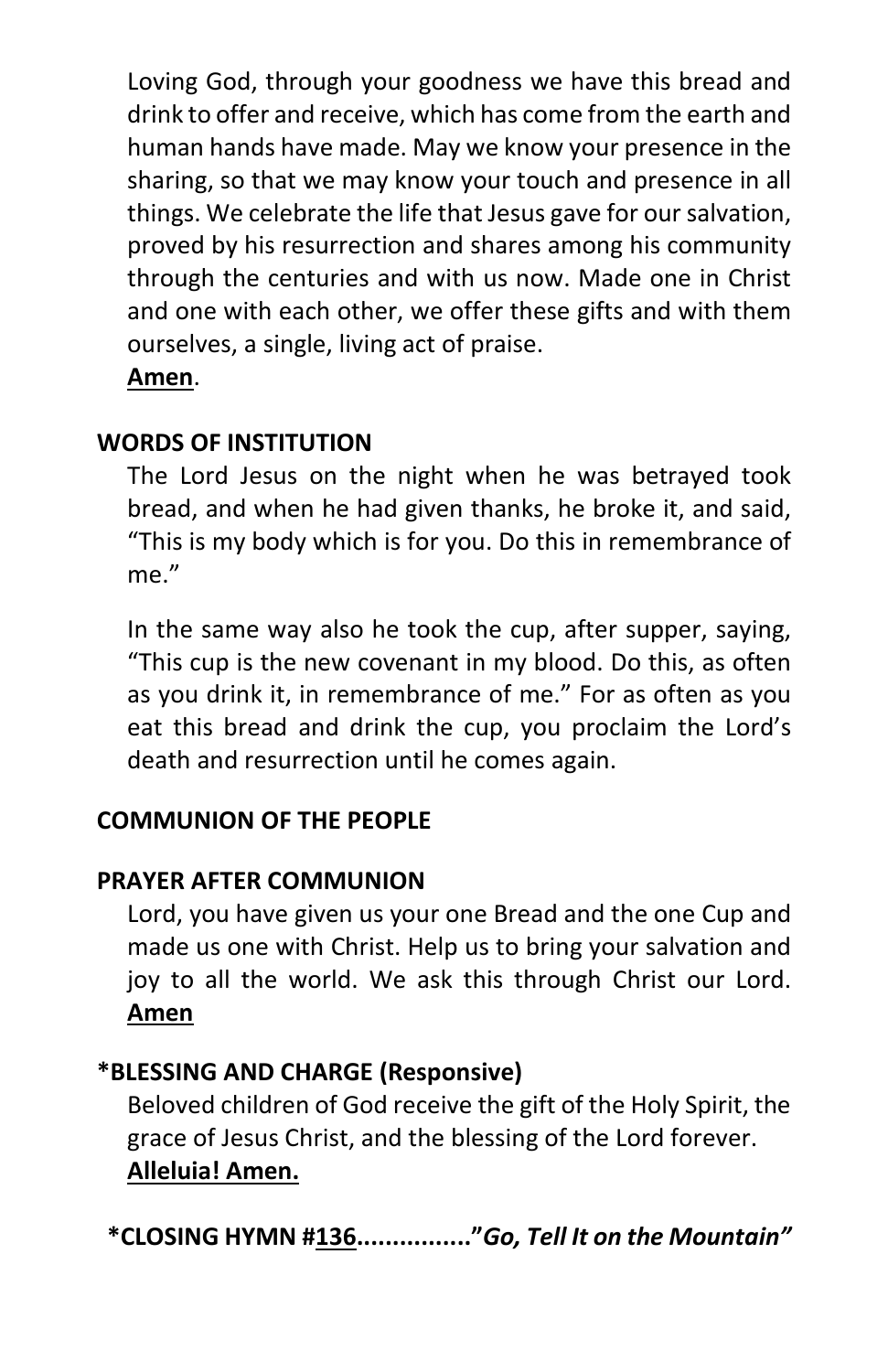**\*DISMISSAL (Responsive)**

Go in peace to love and serve the Lord. **Thanks be to God. Amen.**

**\*POSTLUDE**

## *Please continue to be in prayer for:*

*\_\_\_\_\_\_\_\_\_\_\_\_\_\_\_\_\_\_\_\_\_\_\_\_\_\_\_\_\_\_\_\_\_\_\_\_\_\_\_\_\_*



Kaylee Acevedo & Family JoAnn Westburg Alex Gullingsrud & Family Brent Blake Curt Hoppe Randy Beattie Duane & Betty Finkenbinder Richard Gould Scott Brolsma